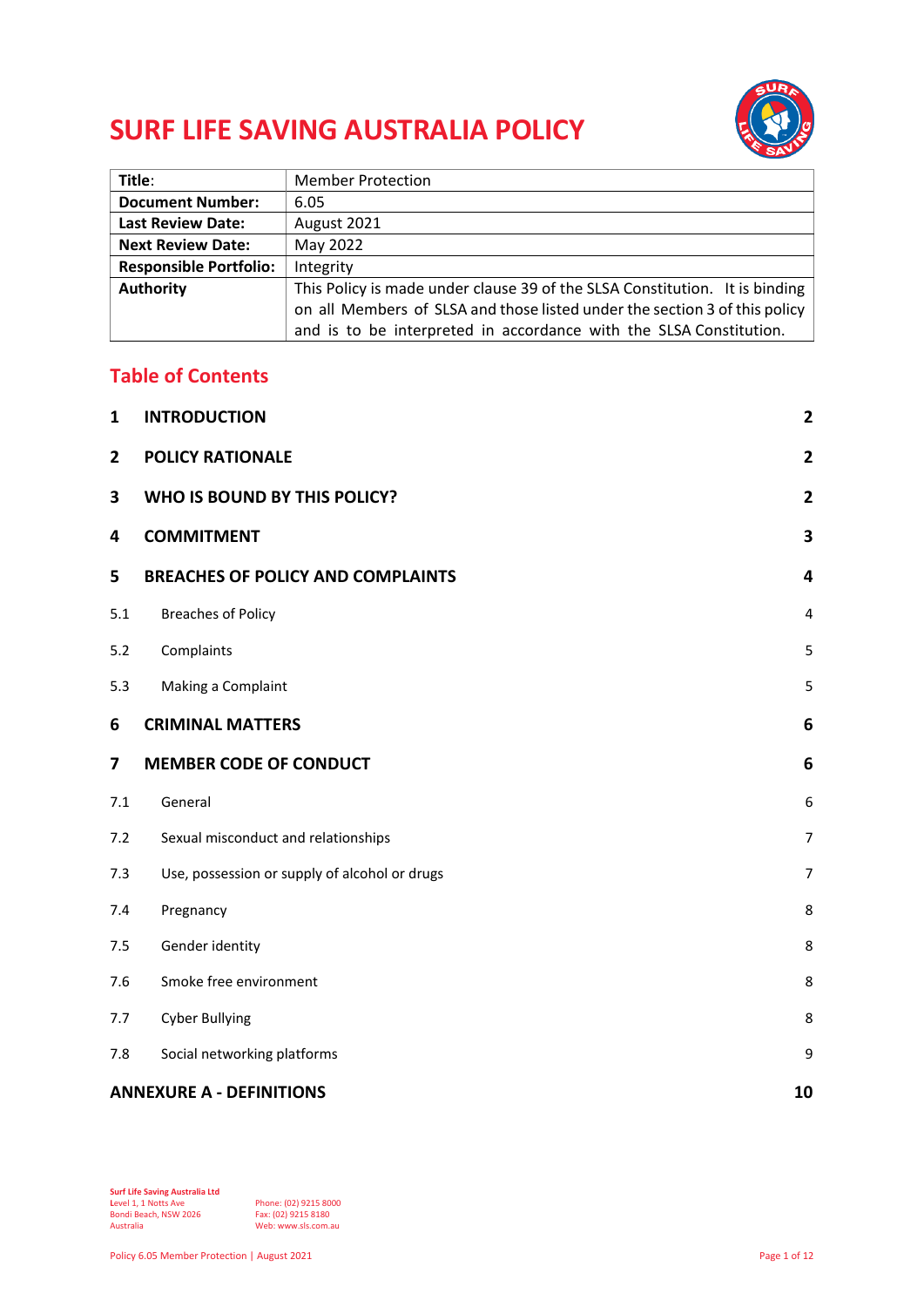## <span id="page-1-0"></span>**INTRODUCTION**

Surf Life Saving Australia Limited (**SLSA**), its State Centres (**State Centres**) and other affiliated Surf Lifesaving entities (**SLS Entities**), are all committed to the health, safety and wellbeing of all members and are dedicated to providing a safe environment for those participating in Surf Lifesaving. SLSA wants Surf Lifesaving to be fun, enjoyable and safe for all.

As part of the community, each individual makes a commitment to actively encourage behaviours that promote a supportive and nurturing environment and contribute to SLSA's mission of saving lives, creating great Australians and building better communities.

<span id="page-1-1"></span>Definitions applicable to this Policy are set out in **[Annexure A](#page-9-1)**.

## **POLICY RATIONALE**

This Policy aims to assist SLSA to uphold its core values and create a safe, fair and inclusive environment for everyone associated with Surf Lifesaving. It sets out Surf Lifesaving's commitment to ensure that every person involved in Surf Lifesaving is treated with respect and dignity and protected from Bullying, Discrimination, Harassment and Abuse. It also seeks to ensure that everyone involved in Surf Lifesaving is aware of their legal and ethical rights and responsibilities, as well as the standards of behaviour that are expected of them.

SLSA is the peak body for Surf Lifesaving in Australia and is responsible for the stewardship of the Movement.

All SLS Entities are committed to the health, safety and general wellbeing of everyone involved in Surf Lifesaving. That is the rationale for this Policy.

All SLS Entities will promote and monitor this Policy to the fullest extent possible with the assistance of their Members. All SLS Entities recognise that the responsibility for keeping Members including Children and Young People, being persons under 18 years of age, in Surf Lifesaving (**CYP**) safe. This responsibility lies with all those involved in Surf Lifesaving; this is not the sole responsibility of any one person or SLS Entity. This Policy should be read in conjunction with Policy 6.04 Child Safe and SLSA Child Safe Commitment Statement.

This Policy has been endorsed by SLSA's board of directors (**Board**), and is effective immediately. It is a set of Regulations made under clause 39 of SLSA's Constitution. It should be read in conjunction with SLSA Regulation "Membership Directives". The Policy starts on the date it is adopted by the Board and will operate until replaced. Copies of the current Policy and its attachments are available on the [Members Area.](http://members.sls.com.au/)

## <span id="page-1-2"></span>**WHO IS BOUND BY THIS POLICY?**

This Policy binds everyone who is involved in Surf Lifesaving, including but not only:

- a. persons appointed or elected to boards, committees and sub-committees
- b. volunteers
- c. support personnel
- d. all Members, including State Centres, SLS Entities, Individual Members, Life Members and members of Members where they may have their own membership categories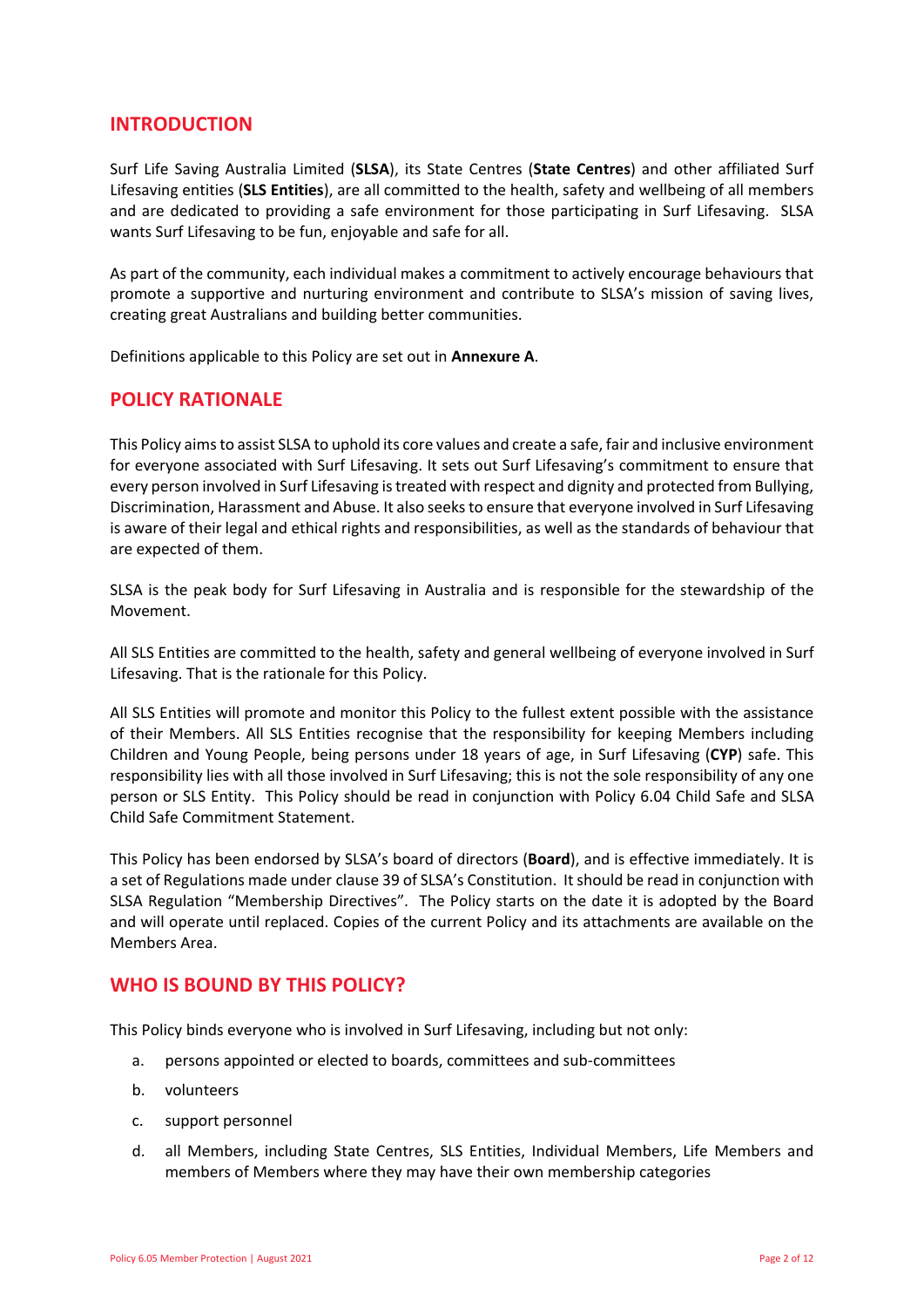e. any other person involved in Surf Lifesaving including but not limited to Participants, parents, guardians, spectators, sponsors and licensees and other contracted parties to the fullest extent possible.

This Policy will continue to apply to a person, even after they have ceased any involvement (subject to this Policy's terms) with an SLS Entity, if disciplinary action against that person has commenced.

If a person submits allegations against a Member or a report of a breach of policy, against someone who is no longer a Member, that matter may proceed if (and when) the person is a Member at a later date and the Complaint is accepted under Policy 6.06 Complaints Resolution.

## <span id="page-2-0"></span>**COMMITMENT**

- a. All SLS Entities will strive to:
	- i. provide a safe environment for everyone involved in Surf Lifesaving;
	- ii. take an inclusive approach in their activities;
	- iii. be an inclusive organisation dedicated to being open to all members of the Australian community and providing a safe environment for all who choose to participate in surf life saving; and
	- iv. ensure the health, safety and wellbeing of their Members and CYP in particular.
- b. In delivering on this commitment to the health, safety and wellbeing of all, each SLS Entity takes seriously its positive obligation to educate and inform everyone involved in Surf Lifesaving of each person's responsibilities to:
	- i. protect each other, and particularly CYP; and
	- ii. create and maintain a Member and child-safe culture which is inclusive and safe and is understood, endorsed and put into action by all.
- c. Subject to their respective legislation, rules and human resources (employment) frameworks, all SLS Entities must:
	- i. adopt, implement and comply with this Policy;
	- ii. ensure that the constitution, regulations, by-laws or other rules and policies include the necessary clauses for this Policy to be enforceable;
	- iii. publish, distribute and promote this Policy and the consequences of breaches;
	- iv. promote and model appropriate standards of behaviour at all times;
	- v. implement and/or adopt a complaint management system that includes appropriate policies and procedures, clear lines of responsibility, and appropriate delegations;
	- vi. ensure that a copy of this Policy is available or accessible to the persons and entities to whom this Policy applies;
	- vii. apply the SLS Complaint Resolution Policy in relation to any complaints and to deal with any breaches made under this Policy in a sensitive, fair, timely and confidential manner;
	- viii. apply this Policy consistently;
	- ix. recognise and enforce any penalty imposed by any SLS Entity; and
	- x. monitor and review this Policy regularly.
- d. Individuals bound by this Policy must: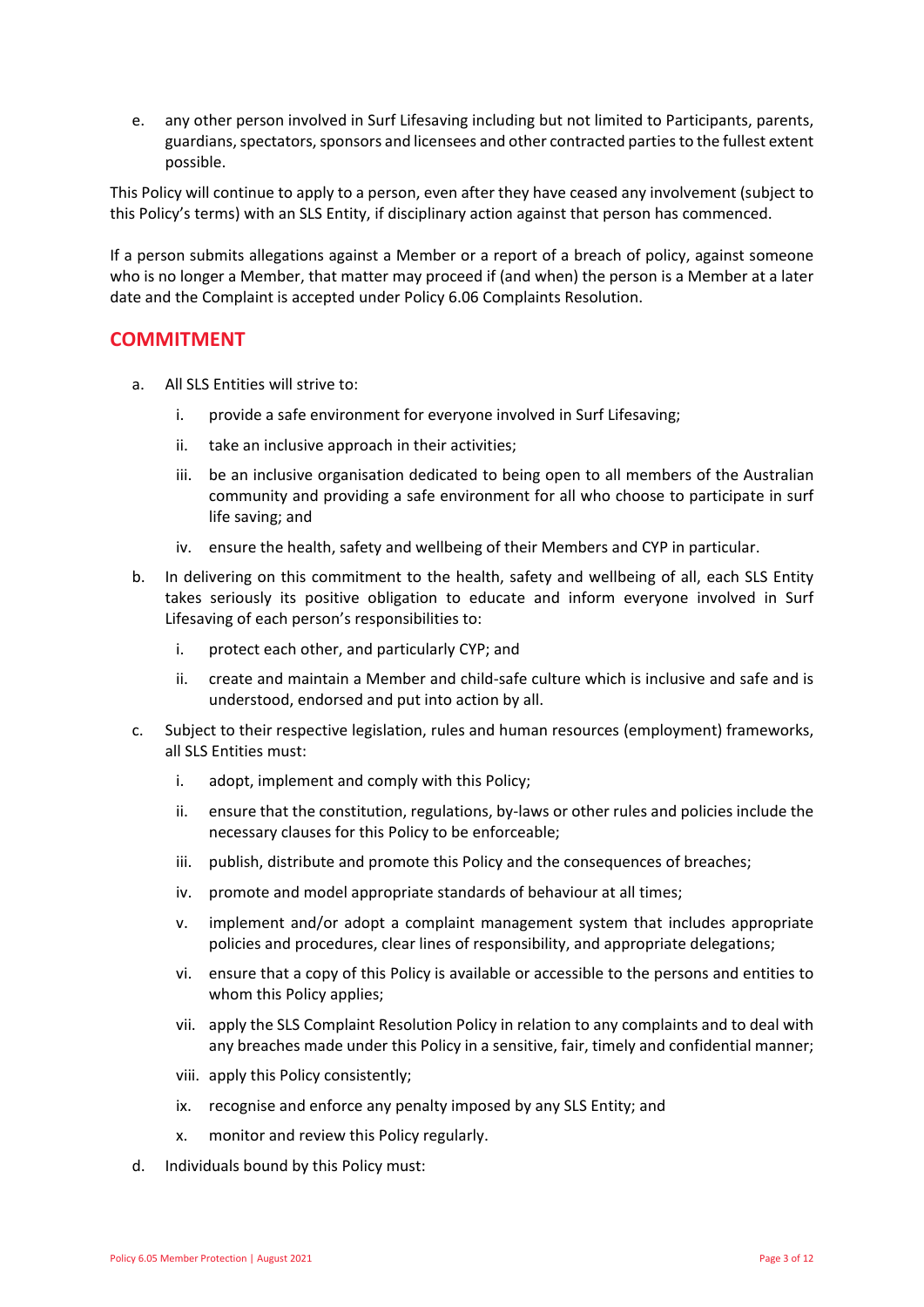- i. use all reasonable endeavours to make themselves aware of the contents of this Policy and adopt the practices and behaviour when carrying out their roles;
- ii. comply with all relevant provisions of the Policy, including any codes of conduct and the steps for making a complaint;
- iii. consent to the screening requirements set out in this Policy (if any), and any state/territory Working with Children Checks (by whatever name) (WWCC) if the person holds or applies for a role that involves regular unsupervised contact with a CYP or where otherwise required by law;
- iv. place the safety and welfare of CYP above other considerations;
- v. report any abuse or neglect of CYP which they become aware of to SLSA and/or to external authorities responsible for child protection or to police, regardless of whether that abuse is being perpetrated by personnel within Surf Lifesaving, or by those outside Surf Lifesaving including those from the CYP's family, extended family, their family's extended network or strangers. Any report within Surf Lifesaving must be made via [http://complaints](http://complaints.sls.com.au).sls.com.au;
- vi. be accountable for their behaviour; and
- vii. comply with any decisions and/or disciplinary measures imposed under or arising from this Policy.
- e. The Code of Conduct in this policy should be read in conjunction with:
	- i. the specific requirements of any role as defined in any position description statement, if applicable;
	- ii. relevant policies and procedure documents, including all other policies in SLS' Integrity Framework;
	- iii. the Complaint Resolution Policy;
	- iv. other SLSA policies and guidelines available on the SLSA website including, but not only limited to, SLSA's Privacy Policy;
	- v. all applicable laws in the relevant jurisdiction; and
	- vi. general community expectations in relation to appropriate behaviour.

All SLS Entities will consider a failure to observe the Code as misconduct and may take appropriate disciplinary action in accordance with relevant rules and regulations, including this Policy.

## <span id="page-3-0"></span>**BREACHES OF POLICY AND COMPLAINTS**

## <span id="page-3-1"></span>1.1 Breaches of Policy

All SLS Entities encourage everyone in the Surf Lifesaving community to comply with this Policy. Failure to comply with this Policy may be considered a breach and result in disciplinary action in accordance with Surf Lifesaving rules and policies. It is a breach of this Policy for any person or organisation bound by this Policy to do anything contrary to this Policy, including but not limited to:

- a. breaching the Code of Conduct in this Policy;
- b. bringing Surf Lifesaving or any SLS Entity into disrepute, or acting in a manner likely to bring Surf Lifesaving or any SLS Entity into disrepute;
- c. failing to follow the SLS Child Safe Policy;
- d. discriminating against, harassing or bullying (including cyber-bullying) any person;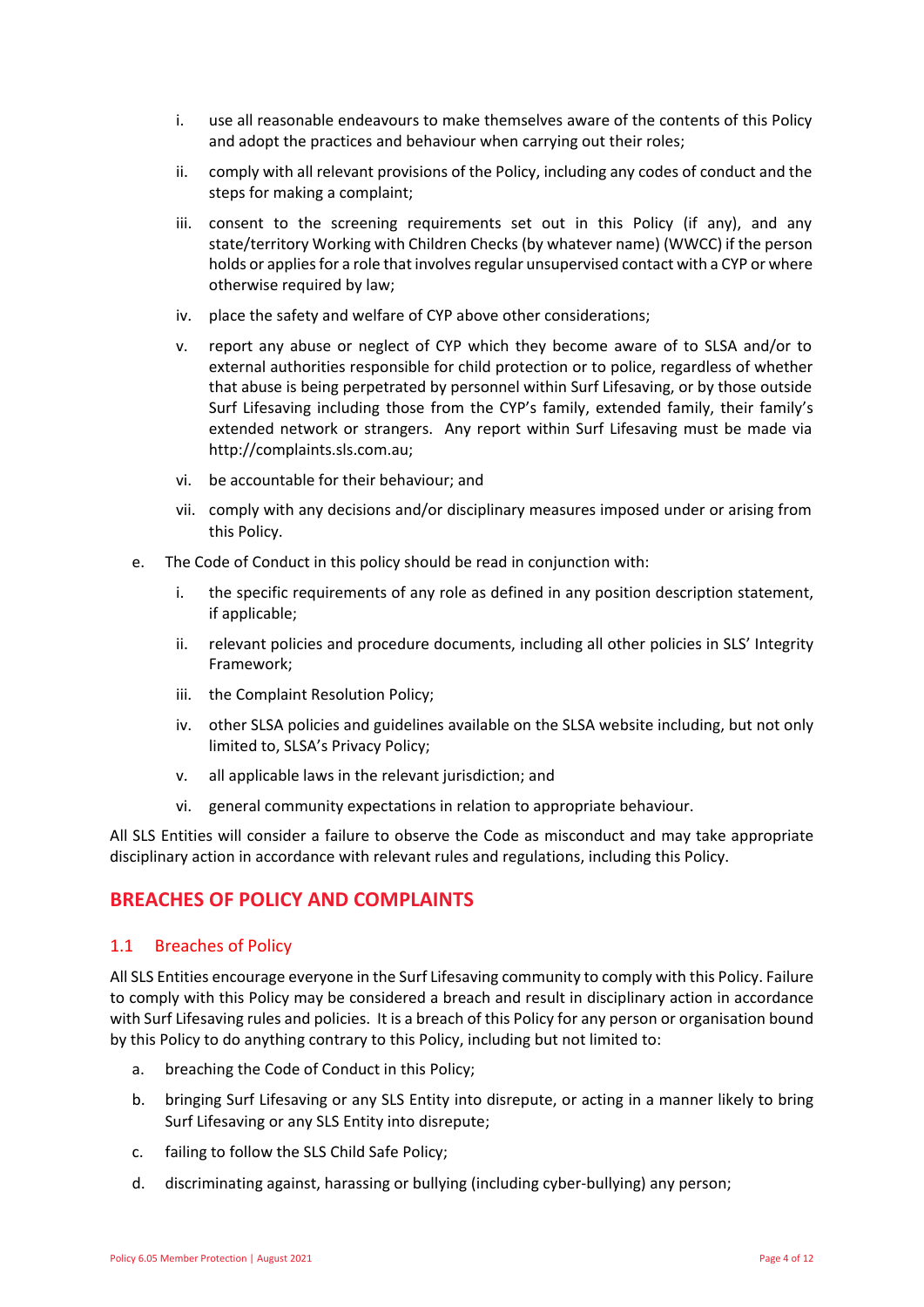- e. victimising another person for making or supporting a complaint;
- f. engaging in an inappropriate intimate relationship with a person they supervise or have influence, authority or power over;
- g. verbally or physically assaulting another person, intimidating another person or creating a hostile environment within the sport;
- h. disclosing to any unauthorised person or organisation any information that is of a private, confidential or privileged nature;
- i. making a complaint that they know is not made in good faith or is mischievous, vexatious or knowingly untrue;
- j. failing to comply with a sanction imposed after a finding that the individual or organisation has breached this Policy;
- k. failing to comply with the requirements set out in the Membership Form, including the requirement to disclose any criminal charges and/or convictions that arise at any time whilst a member of an SLS Entity (**Policy 6.16 Criminal Convictions**); and
- l. failing to comply with a direction given to the individual or organisation as part of a disciplinary process.

#### <span id="page-4-0"></span>1.2 Complaints

All SLS Entities are committed to the proper handling of complaints. All SLS Entities will endeavour to deal with complaints in a sensitive, fair, timely and confidential manner.

Every SLS member, employee or contractor of SLSA or an SLS Entity has the right to make a complaint in relation to matters concerning a breach of this policy and/or other relevant SLS policy.

Such complaints must:

- a. not be untrue, vexatious, malicious or improper; and
- b. be properly made and made in good faith; and
- c. be directly related to a matter involving or concerning an SLS Entity or members.

#### <span id="page-4-1"></span>1.3 Making a Complaint

A complaint can be submitted in accordance with the Complaint Resolution Policy via <http://complaints.sls.com.au/>

SLS Entities are not obliged to accept a complaint and may dismiss a complaint if the SLS Entity reasonably considers the Complaint not to be made in good faith or is mischievous, vexatious or knowingly untrue.

#### 1.4 Provisional Action

Where an SLS Entity reasonably considers conduct by a person:

- a. may result in, or cause, serious criminal charges to be laid against that person; and/or
- b. suggests there is a further or ongoing risk of harm or angst being suffered by one or more Members; and/or
- c. suggests there is a further or ongoing risk of harm, disrepute or prejudice being suffered by SLS; and/or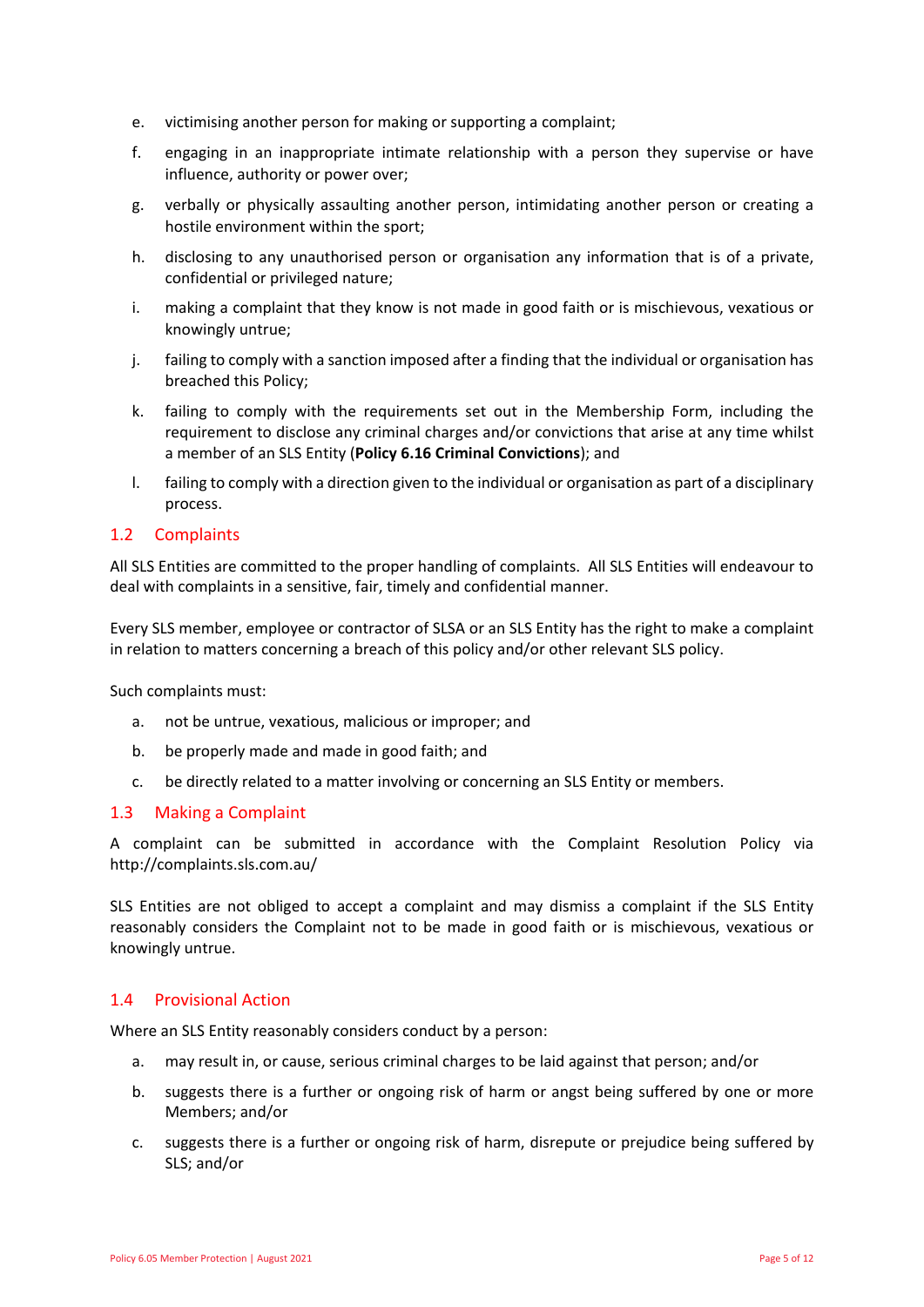d. is not in the best interests of the parties involved, an SLS Entity or Surf Lifesaving;

the SLS Entity may, in its absolute discretion, determine whether any Provisional Action(s) will be imposed.

Provisional Actions include, but are not limited to, the imposition of conditions, immediate stand-down, suspension, restriction of duties, restriction of specific activities and/or locations, restriction of groups with whom they may interact or temporary redeployment of the person, or any other action(s) at the discretion of the SLS Entity. Please note Section 6 below also.

An SLS Entity may impose a Provisional Action(s) at any point if information comes to hand that gives the SLS Entity reasonable cause to believe a Provisional Action(s) should be considered and imposed.

## <span id="page-5-0"></span>**CRIMINAL MATTERS**

Criminal matters in Surf Lifesaving should be immediately reported to the police in the relevant State and to SLSA and your State Centre. **Policy 6.16 Criminal Convictions** applies in respect to criminal matters involving members and persons involved in, and interactions between, all such persons in the Surf Lifesaving community.

## <span id="page-5-1"></span>**MEMBER CODE OF CONDUCT**

This Code of Conduct (Code) outlines the behaviour expected of, and by, Members and persons involved in, and interactions between, all such persons in the Surf Lifesaving community.

As part of a Member's commitment to observing this Code of Conduct, each Member must acknowledge their commitment to the Code of Conduct.

There may be exceptional situations where the Code does not apply, for example, in an emergency situation. It is crucial however that, where possible, authorisation is sought from the relevant SLS Entity prior to taking action that may contravene the Code or the relevant SLS Entity is advised as soon possible of any incident which may breach the Code.

The Code should be followed at all times and by all Members and all people involved in any way with Surf Lifesaving.

#### <span id="page-5-2"></span>1.5 General

Members and all people involved in any way with Surf Lifesaving will:

- a. respect the rights, dignity and worth of others—treat others as you would like to be treated yourself;
- b. be ethical, considerate, fair, courteous and honest in all dealings with other people and organisations;
- c. be professional in, and accept responsibility for your actions;
- d. be aware of and follow—at all times—SLS rules, regulations, policies and procedures and promote those laws, standards, rules, policies and procedures to others;
- e. raise concerns arising under this Policy through the appropriate channels and report any breaches of the Code or this Policy, in line with the Complaint Resolution Policy via [http://complaints.sls.com.au/;](http://complaints.sls.com.au/)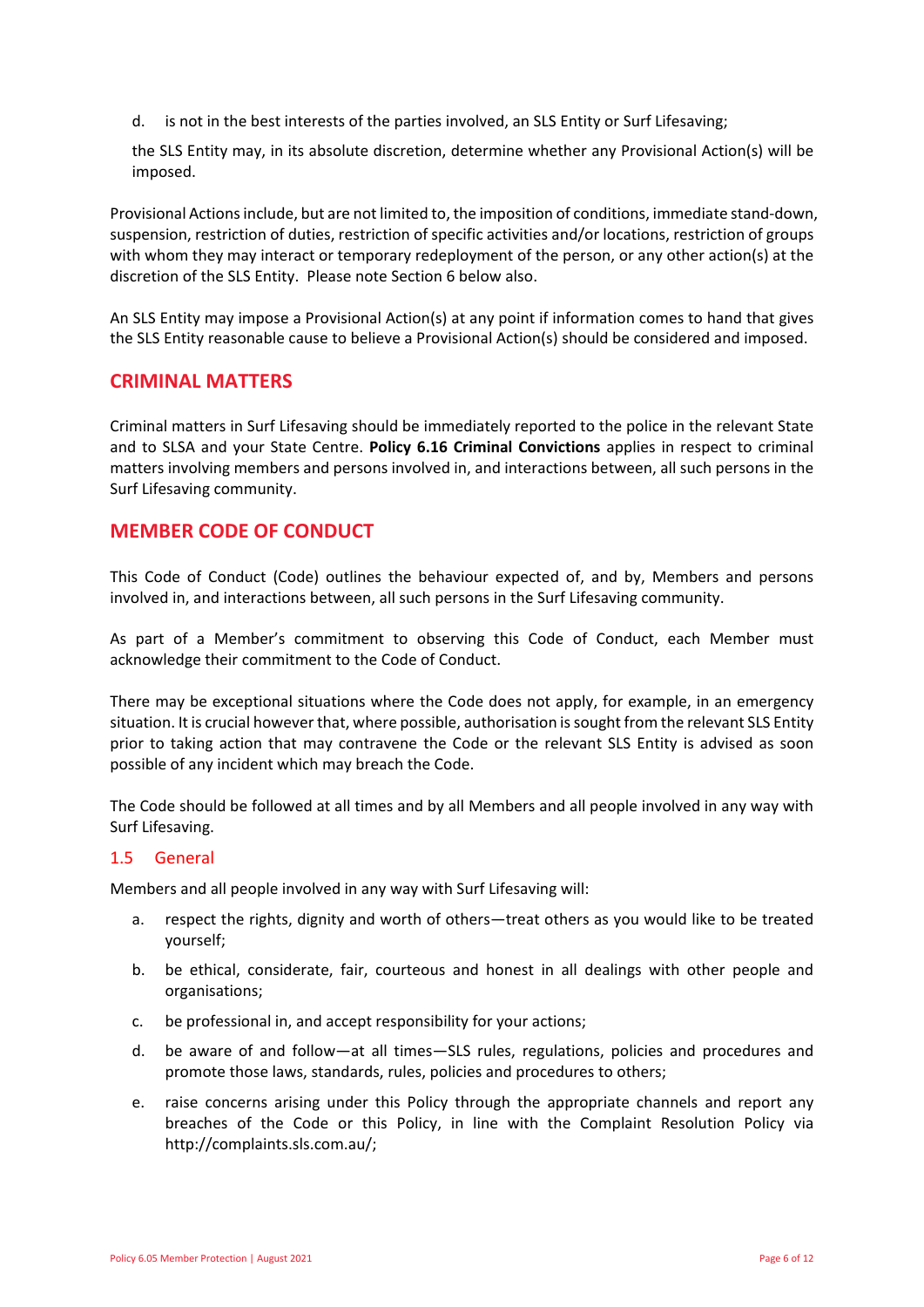- f. refrain from any form of Bullying, Abuse, Harassment, Discrimination and Victimisation towards others;
- g. provide a safe environment for the conduct of activities in accordance with any relevant SLSA policy;
- h. ensure SLS is an inclusive organisation that is open to all who wish to participate regardless of age, gender, disability, cultural and linguistic background or sexual orientation;
- i. provide a safe and nurturing environment for all participating in surf life saving by actively promoting the principles of equal opportunity, social justice and cultural safety so that all individuals are treated with respect and dignity;
- j. show concern, empathy and caution towards others that may be sick or injured;
- k. strive to be a positive role model to all;
- l. respect and protect confidential information obtained through Surf Lifesaving activities or services; whether individuals and/or organisational information;
- m. maintain the required standard of accreditation and/or licensing of professional competencies, as applicable to the role(s);
- n. ensure that any physical contact with others is appropriate to the situation and necessary for the person's skill development;
- o. refrain from intimate relations with persons over whom you have a position of authority;
- p. maintain a duty of care towards others; and
- <span id="page-6-0"></span>q. be impartial and accept responsibility for all actions taken.

#### 1.6 Sexual misconduct and relationships

Under no circumstances should any form of sexual behaviour occur between, with, or in the presence of, any CYP participating in any Surf Lifesaving environment. Engaging in sexual behaviour while participating in Surf Lifesaving services, events, programs or activities is prohibited.

'Sexual behaviour' must be interpreted widely, to encompass the entire range of actions that would reasonably be considered to be sexual in nature, as outlined in **Policy 6.04 Child Safe**.

#### <span id="page-6-1"></span>1.7 Use, possession or supply of alcohol or drugs

Any member, while on duty (patrol), involved in SLS activities/programs, or having supervision of CYP, including overnight stays, must not:

- a. use, possess or be under the influence of an illegal or illicit drug
- b. use or be under the influence of alcohol
- c. be incapacitated by any other legal drug such as prescription or over-the-counter drugs
- d. supply alcohol or drugs (including tobacco) to CYP.

Use of legal drugs other than alcohol is permitted, provided such use does not interfere with a person's ability to patrol, or care for Members involved in Surf Lifesaving's services, programs, events or activities.

Responsible service and consumption of alcohol must apply to any alcohol consumed when a member is off duty. Responsible services might include ensuring that light alcohol and soft drinks always being available. Wherever possible, food might be made available to be consumed when alcohol is available, or transport policies may be adopted. Reasonable consumption of alcohol must be in line with guidance for the reasonable service of alcohol (RSA).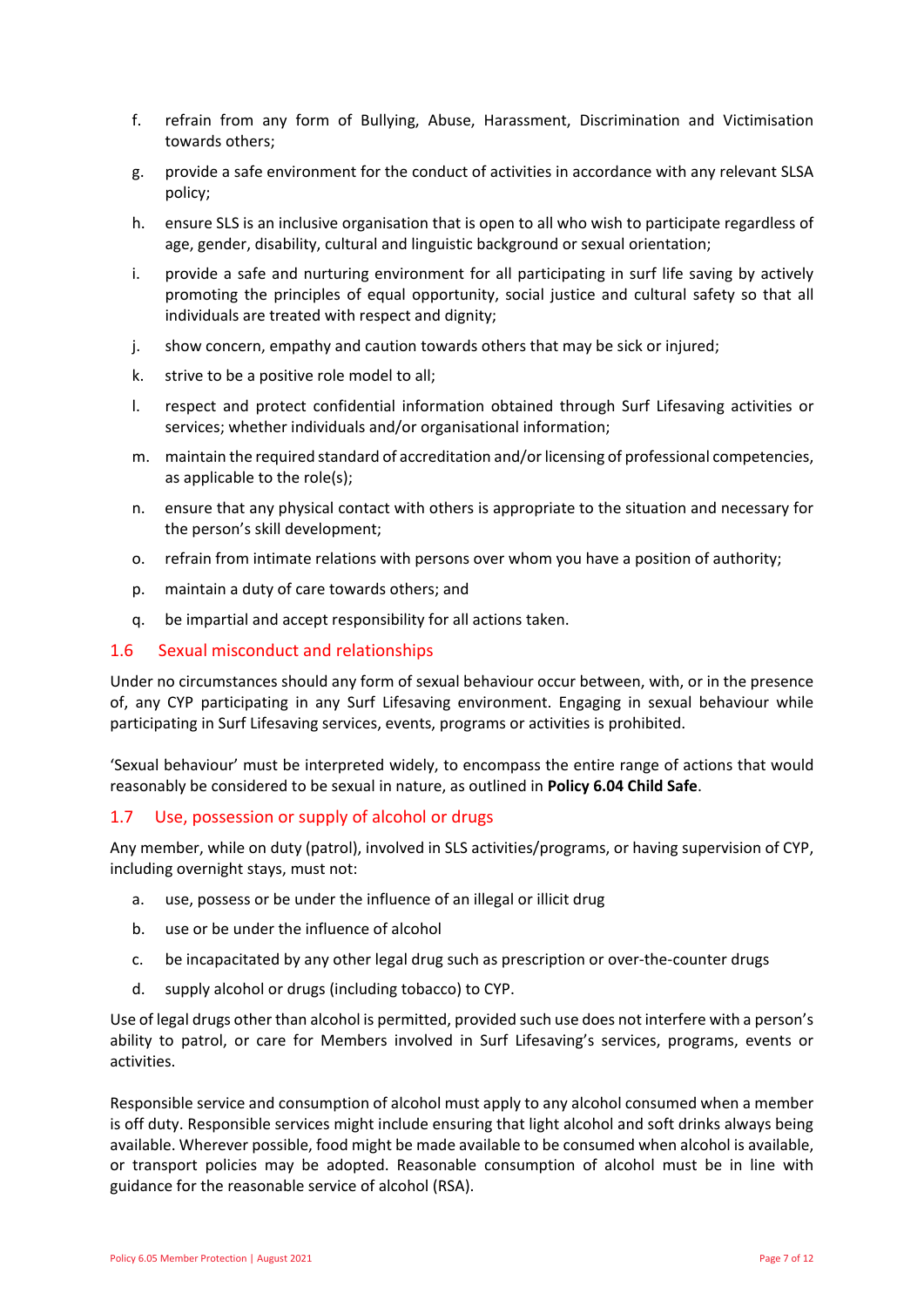All SLS Entities must adhere to strict guidelines regarding the responsible service and consumption of alcohol and act in accordance with relevant liquor licencing laws and regulations.

#### <span id="page-7-0"></span>1.8 Pregnancy

Pregnant women should be treated with respect, and any unreasonable barriers to their full participation in Surf Lifesaving should be removed. Any Discrimination or Harassment against pregnant women in Surf Lifesaving will not be tolerated. Pregnant women will be required to sign a disclaimer only if all other Participants are required to sign one in similar circumstances.

If a pregnant woman feels she has been harassed or discriminated against on the basis of her pregnancy by another person or organisation bound by this Policy, she may make a complaint either within Surf Lifesaving or to external agencies.

All SLS Entities will take reasonable care to ensure the safety, health and wellbeing of pregnant women and their unborn child(ren). Pregnant women are advised that there may be risks involved and are encouraged to seek medical advice and make themselves aware about them, to then inform them of the potential harm to their health and wellbeing, and that of their unborn child(ren).

## <span id="page-7-1"></span>1.9 Gender identity

SLS Entities are committed to providing a safe, fun and inclusive environment for all people, including those of diverse sexualities and genders. Being an inclusive organisation not only reflects our core values, but it also reflects the diversity of our local communities.

Any unlawful discrimination, vilification or harassment of a person because of their gender identity will not be tolerated. This includes, but is not limited to forms of homophobia, biphobia, and transphobia. If a person with a diverse gender feels they have been harassed or discriminated against on the basis of their gender identity by another person or organisation bound by this Policy, they may make a complaint either within Surf Lifesaving or to external agencies.

Any form of exclusion from participating in events and activities, towards people of diverse genders, can have significant implications for their health, wellbeing and involvement in community life. An individual's participation in Surf Lifesaving on the basis of the gender with which they identify is supported.

SLSA refers to Sport Australia and the Australian Human Rights Commission's guidelines for the **[inclusion of transgender and gender diverse people in sport](http://www.sportaus.gov.au/__data/assets/pdf_file/0008/706184/Trans_and_Gender_Diverse_Guidelines_2019.pdf)** where clarification is required.

#### <span id="page-7-2"></span>1.10 Smoke free environment

Smoking is now banned in many public spaces, including parks and beaches in some states. Members must not smoke while undertaking Surf Lifesaving duties and must also refrain from the practice when engaged in official Surf Lifesaving events, activities and competitions.

All SLS Entities must adhere to relevant legislation and local government regulations in relation to smoking requirements.

#### <span id="page-7-3"></span>1.11 Cyber Bullying

Bullying and Harassment in all forms is unacceptable. Bullying has the potential to cause great anxiety and distress to the person targeted by hurtful or derogatory comments or statements.

Technologies and communication tools, such as smartphones and social networking platforms, have greatly increased the potential for people to be bullied through unwanted and inappropriate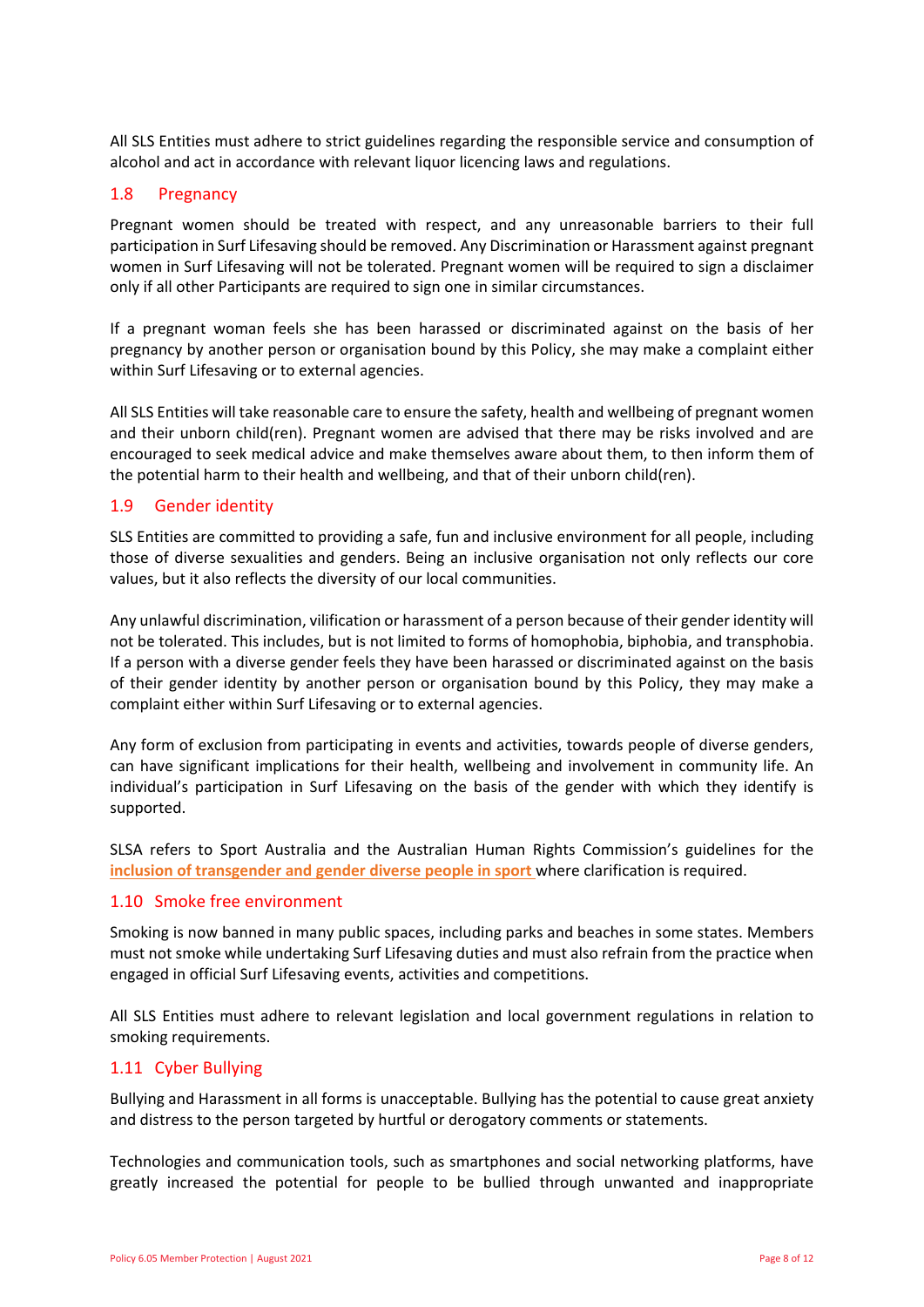comments. No SLS Entity will tolerate abusive, discriminatory, intimidating or offensive statements being made online. In some cases, Bullying is a punishable criminal offence.

See SLSA's Social Media Policy.

#### <span id="page-8-0"></span>1.12 Social networking platforms

SLS Entities acknowledge the enormous value of social networking platforms, such as Facebook, Instagram and Twitter, to promote Surf Lifesaving and celebrate the achievements and success of the people involved in Surf Lifesaving. All people bound by this Policy must conduct themselves appropriately when using social networking platforms to share information related to Surf Lifesaving.

Social media postings, blogs, status updates and tweets by Members:

- a. must not use offensive, provocative or hateful language or photographs/images;
- b. must not be misleading, false or injure the reputation of another person;
- c. must not portray the uniform or any associate SLS IP in a way that can be seen as negatively impacting the organisation or breaching any SLS Policies;
- d. should respect and maintain the privacy of others; and
- e. should promote Surf Lifesaving in a positive way.

See SLSA's Social Media Policy.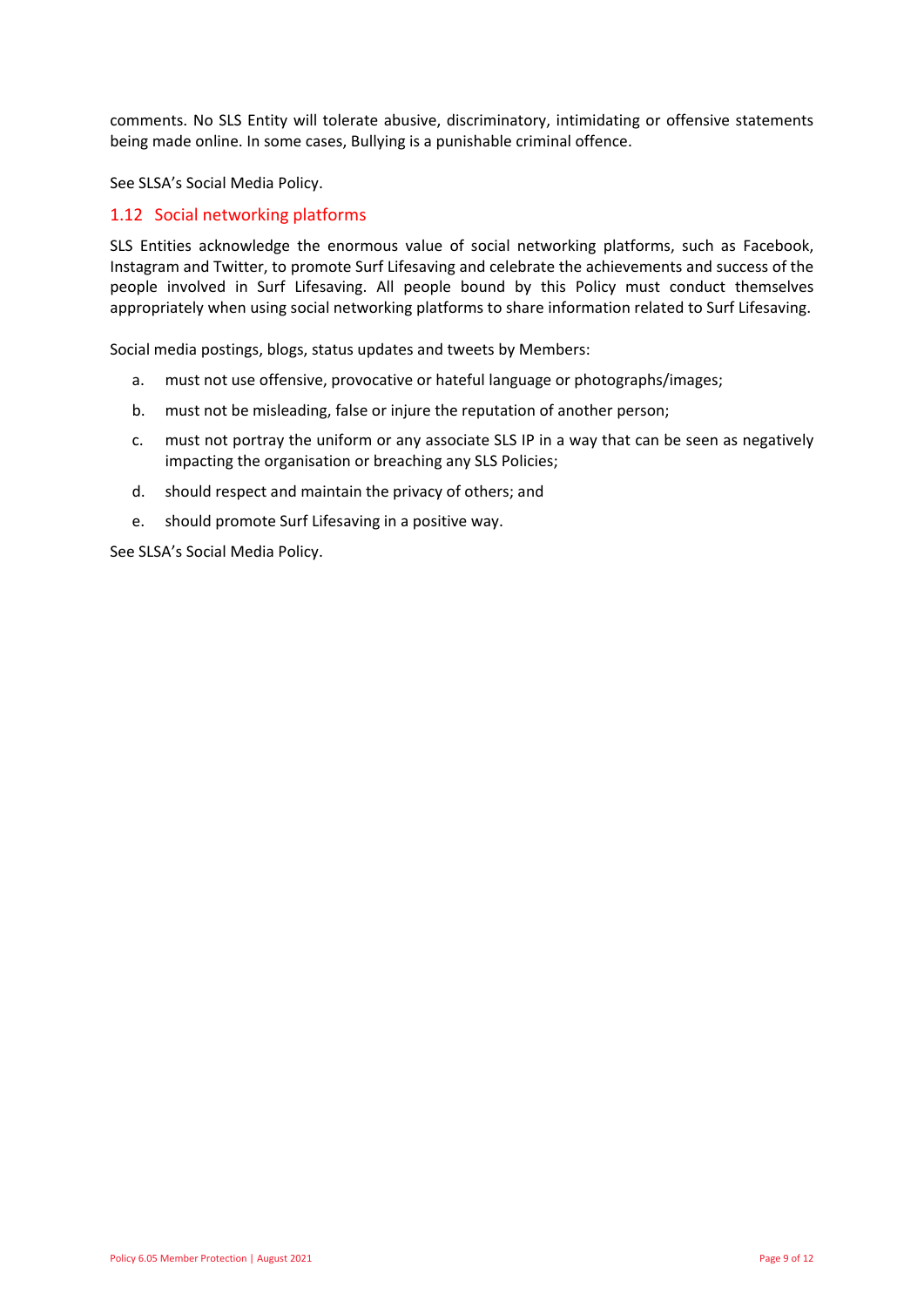## <span id="page-9-1"></span><span id="page-9-0"></span>**ANNEXURE A - DEFINITIONS**

These definitions set out the meaning of words used in, or referenced by, this Policy without limiting the ordinary and natural meaning of the words.

| <b>Term</b>            | <b>Definition</b>                                                                                                                                                                                                                                                                                                                                                                                                                                                                                                                                                                                                                                                                                                                                                                                                                                                                                                                                                                                                                                                                                                                                                                               |
|------------------------|-------------------------------------------------------------------------------------------------------------------------------------------------------------------------------------------------------------------------------------------------------------------------------------------------------------------------------------------------------------------------------------------------------------------------------------------------------------------------------------------------------------------------------------------------------------------------------------------------------------------------------------------------------------------------------------------------------------------------------------------------------------------------------------------------------------------------------------------------------------------------------------------------------------------------------------------------------------------------------------------------------------------------------------------------------------------------------------------------------------------------------------------------------------------------------------------------|
| Abuse                  | Abuse means Physical Abuse, Emotional Abuse (including psychological abuse), Sexual Abuse<br>and abuse of power that has caused, is causing or is likely to cause harm to a person's wellbeing<br>or development. Examples of Abuse include but are not limited to, Bullying, humiliation, verbal<br>abuse and insults, Grooming, Harassment (including Sexual Harassment), Discrimination,<br>Neglect and Sexual Exploitation.                                                                                                                                                                                                                                                                                                                                                                                                                                                                                                                                                                                                                                                                                                                                                                 |
| <b>Bullying</b>        | Bullying involves the inappropriate use of power by one or more persons over another less<br>powerful person or group and is generally an act that is repeated over time. Bullying may take<br>many forms that are often interrelated and can include:<br>verbal (name calling, put-downs, threats)<br>physical (hitting, punching, kicking, scratching, tripping, spitting)<br>$\bullet$<br>social (ignoring, excluding, ostracising, alienating)<br>$\bullet$<br>psychological (spreading rumours, stalking, dirty looks, hiding or damaging<br>$\bullet$<br>possessions).<br>For the avoidance of doubt, Bullying includes Cyber Bullying, which can also have lasting and<br>damaging consequences.                                                                                                                                                                                                                                                                                                                                                                                                                                                                                         |
| <b>Cultural Safety</b> | Cultural safety is about providing an organisational environment that respects, values and<br>supports the cultural identity and well being of each individual. It involves shared respect,<br>shared meaning, shared knowledge and experience, to enable learning together with dignity.                                                                                                                                                                                                                                                                                                                                                                                                                                                                                                                                                                                                                                                                                                                                                                                                                                                                                                       |
| Discrimination         | Discrimination means treating, proposing to treat or requesting, assisting, instructing or<br>encouraging another person to treat a person less favourably than someone else on the basis<br>of an attribute or personal characteristic they have. The relevant attributes or characteristics<br>include but are not limited to, the following:<br>age<br>breastfeeding<br>$\bullet$<br>disability<br>$\bullet$<br>gender identity<br>irrelevant criminal record<br>irrelevant medical record<br>marital status<br>parental or carer status<br>physical features<br>political belief or activity<br>pregnancy<br>race<br>religious belief or activity<br>sexual orientation<br>trade union membership or activity.<br>Discrimination also includes any other behaviour recognised by commonwealth, state or<br>territory law as discrimination. Examples of Discrimination are available on the Play by the Rules<br>website. Some exceptions to State and federal anti-discrimination law apply, including (but not<br>limited to):<br>holding a competitive sporting activity for girls and boys who are under the age of 12<br>or of any age where strength, stamina or physique is relevant |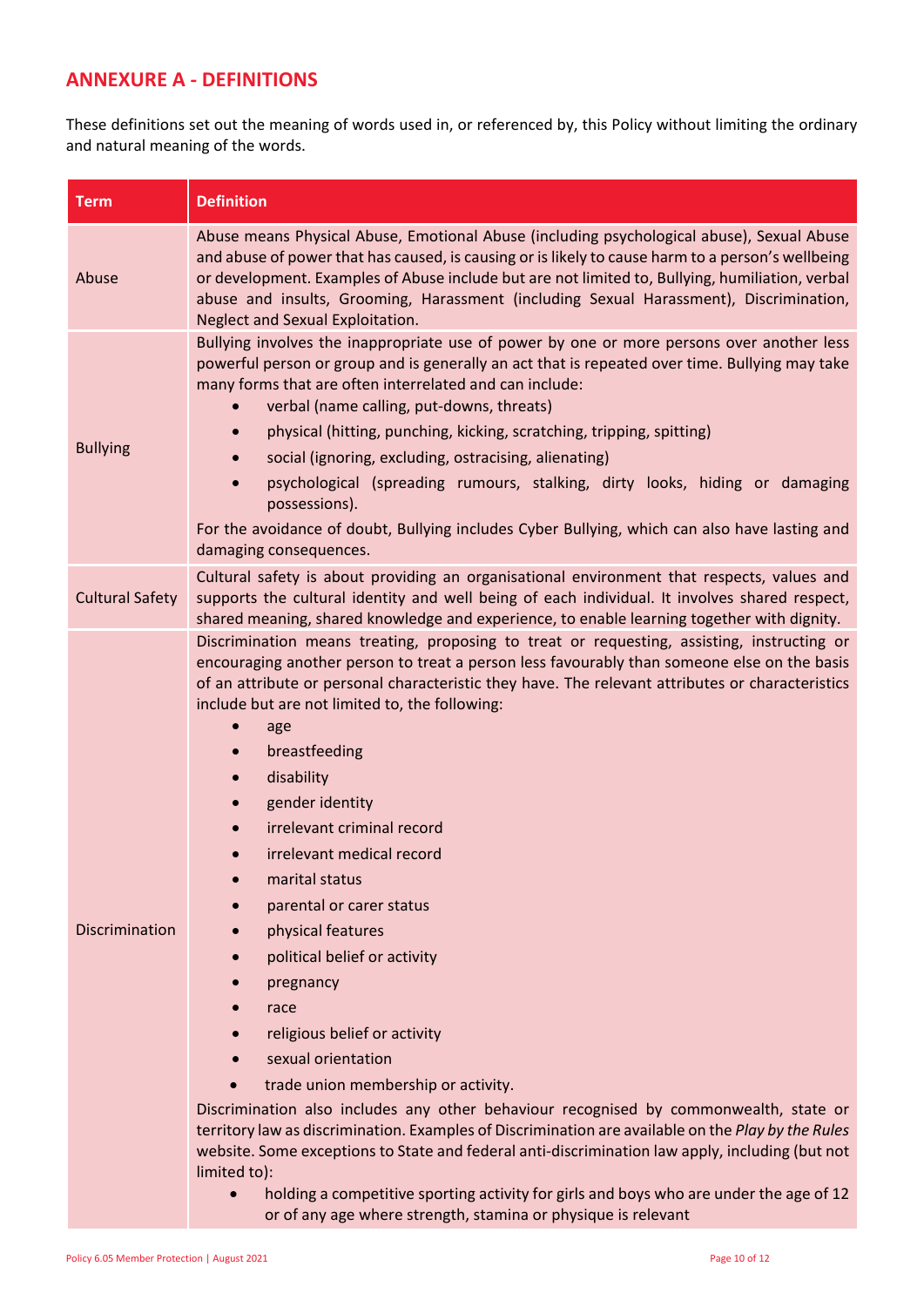| <b>Term</b>                                       | <b>Definition</b>                                                                                                                                                                                                                                                                                                                                                                                                                                                                                                                                                                                                                                                                                                                    |
|---------------------------------------------------|--------------------------------------------------------------------------------------------------------------------------------------------------------------------------------------------------------------------------------------------------------------------------------------------------------------------------------------------------------------------------------------------------------------------------------------------------------------------------------------------------------------------------------------------------------------------------------------------------------------------------------------------------------------------------------------------------------------------------------------|
|                                                   | not selecting a Participant if the person's disability means that he or she is not<br>$\bullet$<br>reasonably capable of performing the actions reasonably required for that particular<br>activity.                                                                                                                                                                                                                                                                                                                                                                                                                                                                                                                                 |
| <b>Emotional or</b><br>Psychological<br>Abuse     | Emotional or Psychological Abuse occurs when a person does not receive the love, affection or<br>attention they need for healthy emotional, psychological and social development. Such abuse<br>can also apply to an adult. Such abuse may involve repeated rejection or threats. Constant<br>criticism, teasing, ignoring, threatening, yelling, scapegoating, ridicule and rejection or<br>continual coldness are all examples of emotional abuse. Specific to sport, overtraining can<br>constitute Emotional or Psychological Abuse. These behaviours continue to an extent that<br>results or has the potential to result in significant damage to a person's physical, intellectual or<br>emotional wellbeing and development. |
| Equal<br>opportunity                              | Equal opportunity is about ensuring that any person who wants to participate in surf life saving<br>is provided with that opportunity.                                                                                                                                                                                                                                                                                                                                                                                                                                                                                                                                                                                               |
| Complaint                                         | A complaint is an expression of dissatisfaction made to an SLS Entity in line with the full<br>set out in<br>Complaints<br>definition<br>as<br>the<br>Resolution<br>Policy<br><b>INSERT</b><br><b>POLICY</b><br>(http://forms.sls.com.au).                                                                                                                                                                                                                                                                                                                                                                                                                                                                                           |
| Harm                                              | Harm to a person, is any detrimental effect of a significant nature to the person's physical,<br>psychological or emotional wellbeing. It is immaterial how the harm is caused. Harm can be<br>caused by:<br>physical, psychological or emotional abuse or neglect<br>sexual abuse or exploitation<br>$\bullet$<br>a single act, omission or circumstance<br>a series or combination of acts, omissions or circumstances.                                                                                                                                                                                                                                                                                                            |
| Member                                            | A Member is an entity or individual who is recognised and/or registered as a member of an SLS<br>Entity including SLSA and the State Centres.                                                                                                                                                                                                                                                                                                                                                                                                                                                                                                                                                                                        |
| Member Code<br>of Conduct                         | The Member Code of Conduct outlines what is, and what is not, acceptable behaviour or                                                                                                                                                                                                                                                                                                                                                                                                                                                                                                                                                                                                                                                |
| <b>Neglect</b>                                    | practice.<br>Neglect is the persistent failure or deliberate failure or denial to provide a person with the basic<br>necessities of life. Such Neglect includes the failure to provide adequate food, clothing, shelter,<br>adequate supervision, clean water, medical attention or supervision to the extent that the<br>person's health and development is, or is likely to be, significantly harmed. Categories of<br>Neglect include physical neglect, medical neglect, abandonment or desertion, emotional<br>neglect and educational neglect. The issue of Neglect must be considered within the context of<br>resources reasonably available.                                                                                 |
| Participant                                       | A Participant includes anyone who participates in an SLS Entity service, event, activity or<br>program, including people who may not be a Member.                                                                                                                                                                                                                                                                                                                                                                                                                                                                                                                                                                                    |
| <b>Physical Abuse</b>                             | Physical Abuse occurs when a person subjects a person to non-accidental physically aggressive<br>acts. The abuser may inflict an injury intentionally or inadvertently as a result of physical<br>punishment or the aggressive treatment of a person. Physically abusive behaviour includes, but<br>is not limited to, shoving, hitting, slapping, shaking, throwing, punching, biting, burning,<br>excessive and physically harmful overtraining, and kicking. It also includes giving a person<br>harmful substances such as drugs, alcohol or poison. Certain types of punishment, while not<br>causing injury, can also be considered Physical Abuse if they place a person at risk of Harm.                                     |
| <b>Serious</b><br>Criminal<br>Offence/<br>Charges | Serious Criminal Offence means any of the following:<br><b>Sexual Offences</b><br>drug possession, use, sale or any other drug-related conduct<br>assault causing serious injury<br>any criminal conduct deemed serious enough to warrant escalation to SLSA by a State<br>Centre.<br>See SLSA Policy 6.16 Criminal Conviction                                                                                                                                                                                                                                                                                                                                                                                                       |